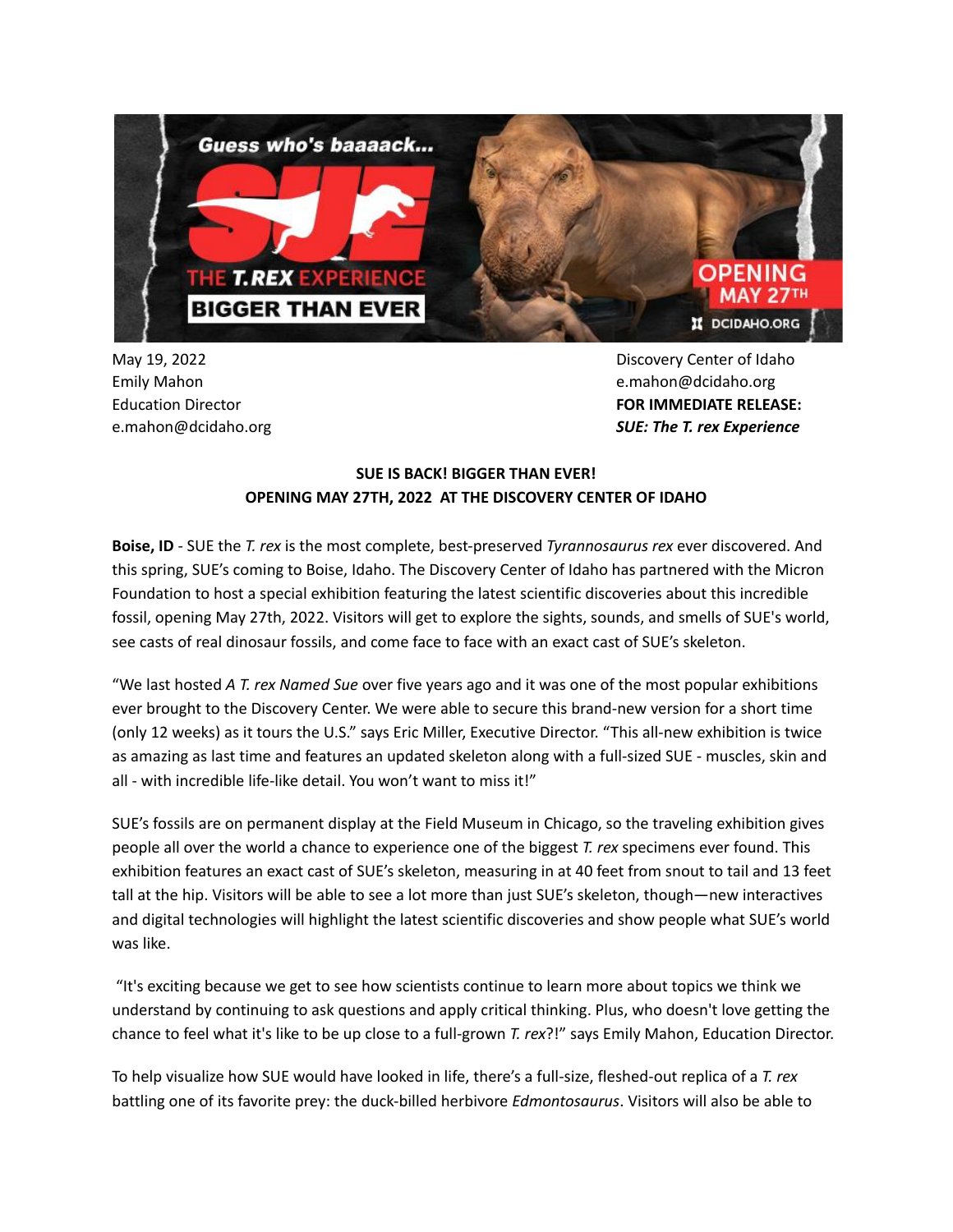immerse themselves in SUE's world. A giant floor-to-ceiling screen shows realistic animations of SUE interacting with other prehistoric animals, and interactive stations give visitors a chance to smell prehistoric plants and even scientists' best guess of what SUE's breath would have smelled like. The experience also includes a multimedia light show highlighting details of SUE's skeleton, touchable bronze casts of some of SUE's bones, and a station where visitors can hear and feel the deep, low rumbling of SUE's growl.

In addition to the new technologies and interactives that make SUE's world come alive, this exhibition highlights new scientific discoveries about *T. rex* in general and SUE in particular. While SUE was first found in 1990, scientists are learning new things about *T. rex* every day, due in large part to SUE's incredibly well-preserved bones. In this new traveling exhibition, SUE's skeleton includes all the latest scientific updates, including an extra set of bones that scientists weren't quite sure how to position when SUE was first found. These bones, called gastralia, are "belly ribs" that stretched across *T. rex*'s abdomen and helped it breathe. They make SUE look bigger and more ferocious than ever before.

"We can't wait to reintroduce SUE to the world," says Jaap Hoogstraten, the Head of Exhibitions at the Field Museum who oversaw the updates to SUE and the new components of the traveling exhibition. "SUE is the crown jewel of the Field's collections, and now we're finally showing them off the way they deserve."

*SUE: The T.rex Experience* was organized by the Field Museum and is part of the Griffin Dinosaur Experience, made possible by the generous support of the Kenneth C. Griffin Charitable Fund.

## **Sponsor**

This exhibition was made possible by the generous support of the Micron Foundation.

## **About the Center**

The Discovery Center is a private non-profit 501(C)3 organization. Our mission is to inspire lifelong interest and learning in science, technology, engineering, and math (STEM). We believe learning is fun and expands minds and lives. Because of the opportunities and exhibitions we provide, our community is more scientifically literate, curious, and empowered to explore.

### **Admission Prices & Hours**

Admission is FREE for members. For non-members, admission is \$20 for adults ages 18+, \$19 for seniors ages 65+, \$13 for youth ages 2-17, FREE for children under age 2. \$1 discounts for active military and veterans. We're open 10am to 5pm Monday-Saturday and 11am to 5pm on Sundays.

## **Other Updates**

Thank you for supporting lifelong learning in STEM! The Discovery Center of Idaho is thrilled to provide this world-class exhibition to the community. There are some items you should know before your visit:

- Timed entry ticket purchases with limited capacity
- Contact-free payment options at the door (Debit or Credit Card only please)
- Designated entrance and exit with an automatic door opener to minimize surface contact